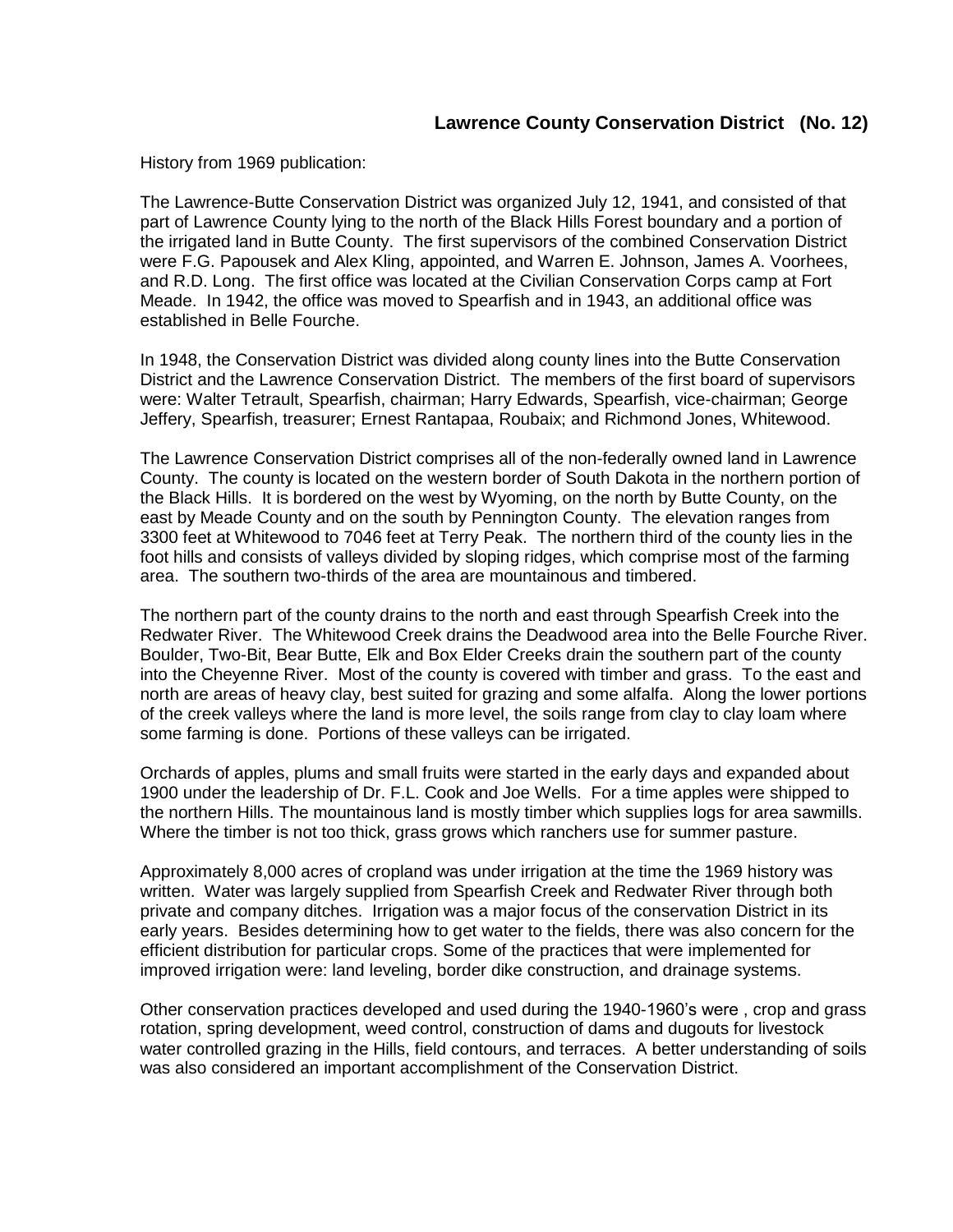Others who served the Conservation District as supervisors or assistant supervisors during this period were: Robert A. Eatherton, Whitewood; Henry Lasher, Nemo; James Voorhees, Sr., Spearfish; Charles Wennberg, Whitewood, Henry Frawley, Jr., Spearfish; and Darrell Nicholas, Spearfish.

Updated information provided in 2012:

A long range work plan written in 1965 guided the Lawrence Conservation District for almost 20 years. During this time the Conservation District was served by many supervisors and advisors who took active roles in achieving its goals for public education, conservation planning, pollution and weed control, water, forestry, and range management, and enhancement of recreational opportunities and wildlife habitat. The Conservation District's newsletter was an important public relations tool during this time and was published monthly for a number of years (until 1995). It received a first and second place award in the Northern Plains Region, first place at the 1988 state convention and third place in the national newsletter competition in 1971.

A review of the annual work plan for 1969 found the following items of interest: encourage the use of more pine and cedar in windbreaks, work to develop campgrounds and winter sports, and work with the state Game, Fish, and Parks in developing an insect eradication program to control the "Black Hills Beetle" in Ponderosa Pine. The county allocation that year was \$3,260.00 and the Conservation District sold cement asbestos pipe for irrigation. National dues were \$75.00 and state dues were \$60.00.

Some of the major issues and projects that the Lawrence Conservation District dealt with during the 1970's were identifying and controlling non-point source pollution, the development of the Black Hills Resource Conservation and Development Association, and grazing management practices, especially piping water to stock tanks. Additionally the publication of the county soil survey in 1979 was seen as a valuable tool for those involved in land use decisions. Two forestry concerns of this decade will sound familiar to present day landowners – pre-commercial thinning and beetle infestation. Supervisors who served during this time were Stanton Selway, James Eddy, Leo Derosier, Melvin Anderson, and Cecil Haight, who also dedicated 14 years to editing the Conservation District newsletter. The District Conservationist was Reuben Hoffman who served until 1981. County extension agent, Ray Rezek, also provided expert assistance.

In 1971 the Conservation District hired its first regular employee, Carlene Rosencranz. She worked part time for 15 years, her first office in the basement of the Spearfish Post Office and later in the old St. Onge school house. Some of the major issues during her tenure included developing the Erosion and Sedimentation Ordinance for Lawrence County, completing a resource inventory for the Conservation District, working with South Dakota State University to develop education programs concerning fertilizer and water application, promoting better weed control – especially for Canada thistle, oversight and review of open pit mining permits and surface mining activities, sponsorship of county youth to camps and participation in contests, and the organization of the Belle Fourche River Watershed Partnership.

The 1980's saw a focus on environmental issues surrounding mining and urban sprawl. An EPA Superfund site was designated on an 18 mile segment of Whitewood Creek. Cyanide heap leach gold mining began in the county and the Conservation District took an active role monitoring the operations as well as the reclamation of mining sites. There was particular concern for water quality and the use of native species on reclaimed land. Some of the Conservation District's projects in this decade were a weed cultivation program, the promotion and installation of living snow fences, and road erosion repairs.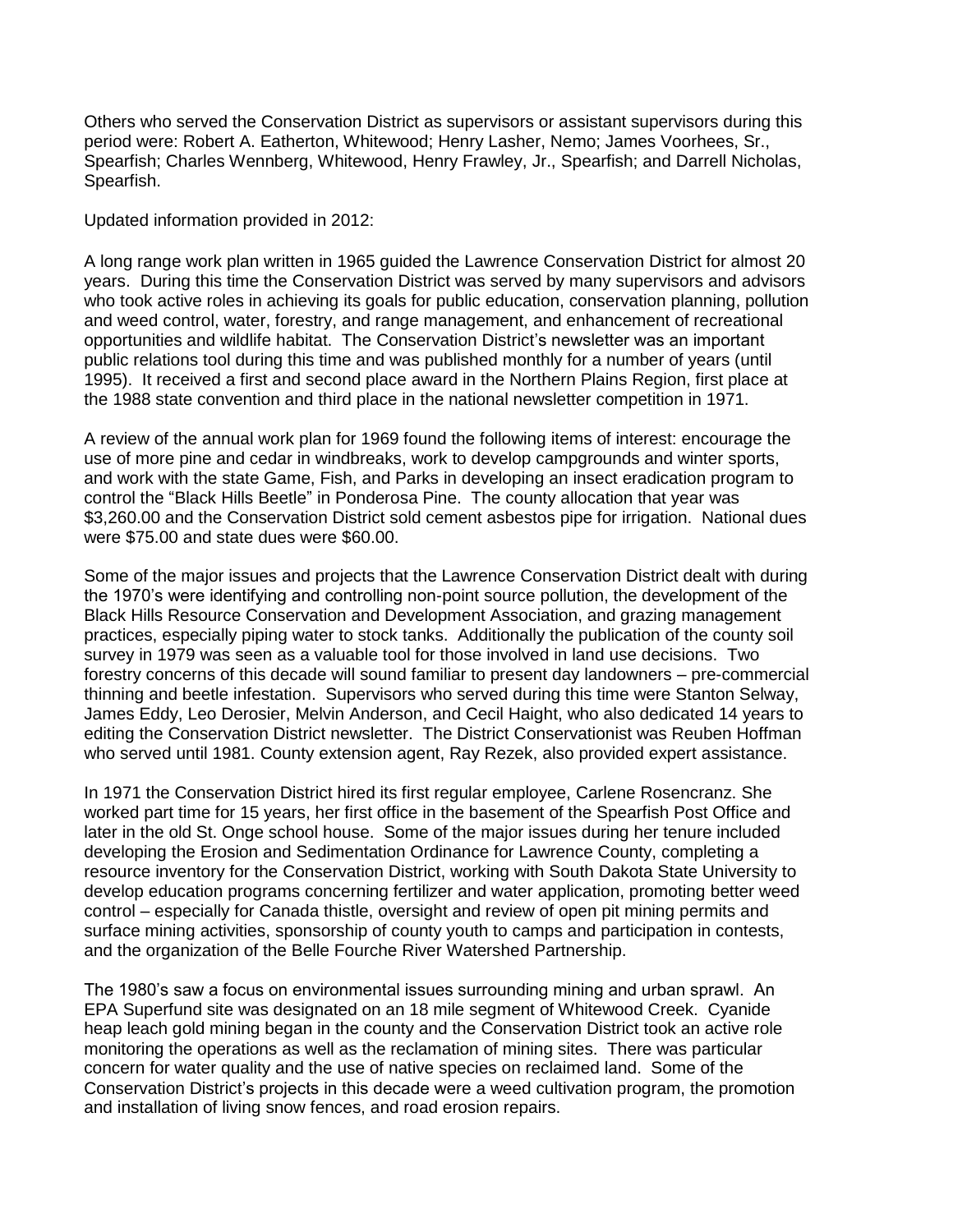In 1984 a new long range plan was developed. Besides mining and water resources, the Conservation District targeted the following areas for attention and action: Hay and Crop Land – promote terraces, soil testing, and field windbreaks, Education and Information – promote youth participation in contests and activities and the Bootstraps Program, Irrigation – promote efficiency of delivery, Rangeland – promote the development of water facilities and weed control, and Woodland – encourage timber thinning on private and public land and the implementation of management plans.

District conservationists during the 1980's were Jerry Nelson, Chuck Logan, and Ellen Reddick, who later was appointed to the board. Other supervisors during this time were Charles Edwards, Cecil Haight, Art Crowley, and Leo Derosier. Lawrence County Extension Agent, Leo Orme, was instrumental in assisting the Conservation District throughout the 1980's. In 1986 the office was moved to the Northern Hills Plaza in Spearfish and Dianne Miller became the Administrative Secretary. One of the highlights occurred in 1988 at the annual state convention when the Conservation District was awarded the Goodyear Conservation Award for 1987.

The decade of the 1990's was a time of expanding horizons for the Lawrence Conservation District. Public outreach, in the form of youth educational opportunities, stakeholder input in the development of hydrologic unit plans, public meetings to assess resource concerns, workshops and tours on tree care and range management, and open houses to discuss the new concept of riparian protection occurred throughout this time. Conservation District services were enhanced when a new tree planter was purchased and weed barrier fabric was introduced. Supervisor Leo Derosier provided weed cultivation with a cultivator he made for use between tree rows. Living snow fences were planted through a Conservation Commission grant and assistance from the Lawrence County Highway Department. A shelterbelt was planted by students at the high school in 1991 as an educational project and for wind protection.

Dianne Miller took the lead on youth education during the 90's giving numerous presentations using the Sammy Soil Saver puppet. She was also instrumental in organizing and conducting the Water Festivals that were held at Black Hills State University and the South Dakota School of Mines. The festivals took place from 1992-1997.  $600$  4<sup>th</sup> graders attended the first festival and over 2,000 attended the final session. Another educational program that developed during this time was South Dakota Ag in the Classroom. Miller took the training and gave workshops to local teachers. She later became a board member. The creation of an Outdoor Learning Center for students near the Spearfish city campground was another accomplishment.

Mining and reclamation were prominent concerns of the Conservation District in this decade. Five large scale open pit gold mines were in operation. Mining companies purchased some of their stock for reclamation projects through the Conservation District. In 1997, 263 acres were reclaimed and 13,450 trees and shrubs were planted. Yearly tours of the sites were held and the board was kept informed on vegetative studies, herbicide application, seeding, hydromulching, and wildlife.

Western Dakota Bootstraps, a three year program to educate ranchers on management issues, was started in 1995. The Lawrence Conservation District was the administrator for the activities. The Hills Area Conservation Districts and Tri-County Conservation District participated. Each local group determined its agenda and needs and all members received an inventory of their natural resources.

Board member Ellen Reddick was very involved in the Black Hills Resource Conservation and Development Association during the 90's. She assisted in the publication of a noxious weeds handbook and attended the first RC & D national conference in 1994 presenting a paper on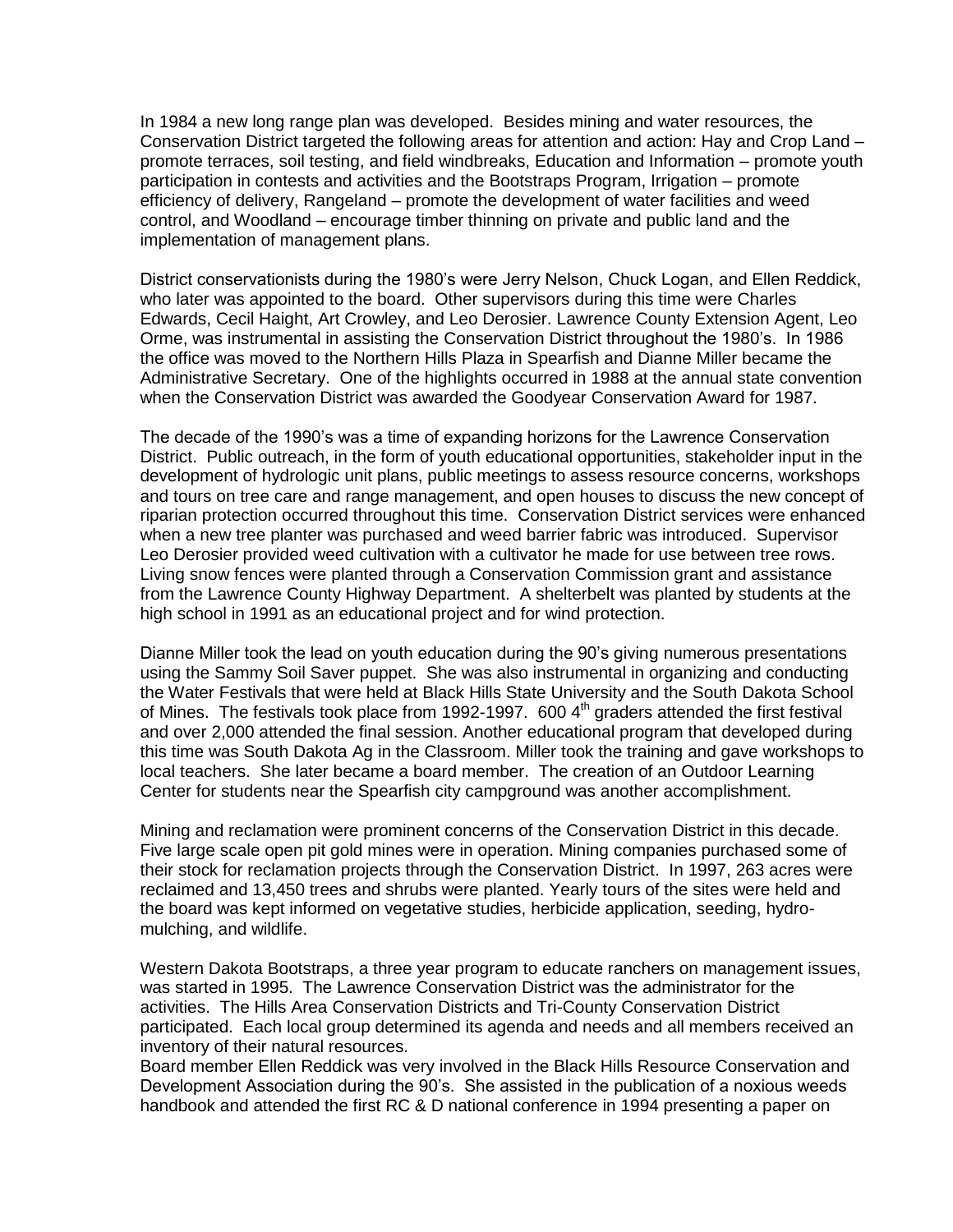weeds, "Land Under Siege." A brochure by the same name was also published and distributed by the RC & D weed committee. Reddick served on other committees throughout the years and was a representative to the state council. She received the Outstanding Council Member award at the Western RC & D annual meeting in Albuquerque in 1996.

Tom Quinn began as District Conservationist in March of 1992. Replacing long time board members Cecil Haight and Art Crowley were Kim Schultz and Karl Jensen, who both joined in 1995. Leo Derosier and Charles Edwards continued in their service as treasurer and chairman respectively. Ellen Reddick was the other supervisor. To close out the 1990's the Conservation District updated its technology and the first computer generated reports appear in the official records for 1999.

Many past priorities guided the Conservation District into the 21<sup>st</sup> century, but new opportunities and challenges also arose. The Belle Fourche River Watershed Partnership, which began in 1996 with 4 voting members (Butte, Lawrence, and Elk Creek Conservation Districts and the Belle Fourche Irrigation District), accomplished much in this decade. A Water Quality Assessment Project to determine the overall health of the watershed started in the spring of 2001. The Phase I Final Report was published in January of 2005 and implementation projects to reduce sedimentation and nutrient problems were started and continue to the present. In 2007 the three partner conservation districts received the Northern Plains Region Collaborative Conservation Award from the National Association of Conservation Districts for their successful community based approach to addressing water quality impairment.

The early part of the decade saw drought conditions that contributed to major wildfires. The later years saw a period of plentiful moisture which in some cases resulted in flooding and erosion. The Grizzly Gulch Fire occurred in the summer of 2002 and burned 11,590 acres in Lawrence County. Along with fires in Meade and Pennington counties a total of 24,750 acres in the Black Hills were damaged that summer. In response, the state Conservation Commission awarded a grant to the three conservation districts affected. The Black Hills Fire Rehabilitation Project, which the Lawrence Conservation District administered, assisted private landowners in planting trees and shrubs, seeding grass and treating noxious weeds. Diversion and stabilization structures were also installed. In August of 2005 NACD and SDACD sponsored a congressional staff tour of the rehabilitation work. Lawrence Conservation District supervisors shared information and experiences from a local perspective.

A major shift in the Conservation District's tree planting business occurred in 2002 when Lawrence and Butte Conservation Districts entered into a cooperative agreement to share tree storage space and a planting crew. A refrigerated reefer served as the tree cooler until 2007 when a new, jointly owned facility was constructed in Belle Fourche. This arrangement has worked well for both conservation districts by consolidating space, equipment, and services.

Zindie Meyers became the Conservation District's manager in November of 2001. One of her first major projects involved writing of a new long range plan in 2003. While the critical natural resource concerns that were identified in this plan were much the same as previous ones, the emphasis shifted in some cases. With only one mining operation remaining in the county, reclamation and post-mining issues became more prominent. Education and outreach activities had a more adult focus in this decade with the sponsorship of workshops on septic systems and alternative energy, resource and management tours, and newsletter articles on invasive species. A soil and water quality demonstration trailer, acquired by the Belle Fourche River Watershed Partnership in 2009, is used for both adult and school presentations.